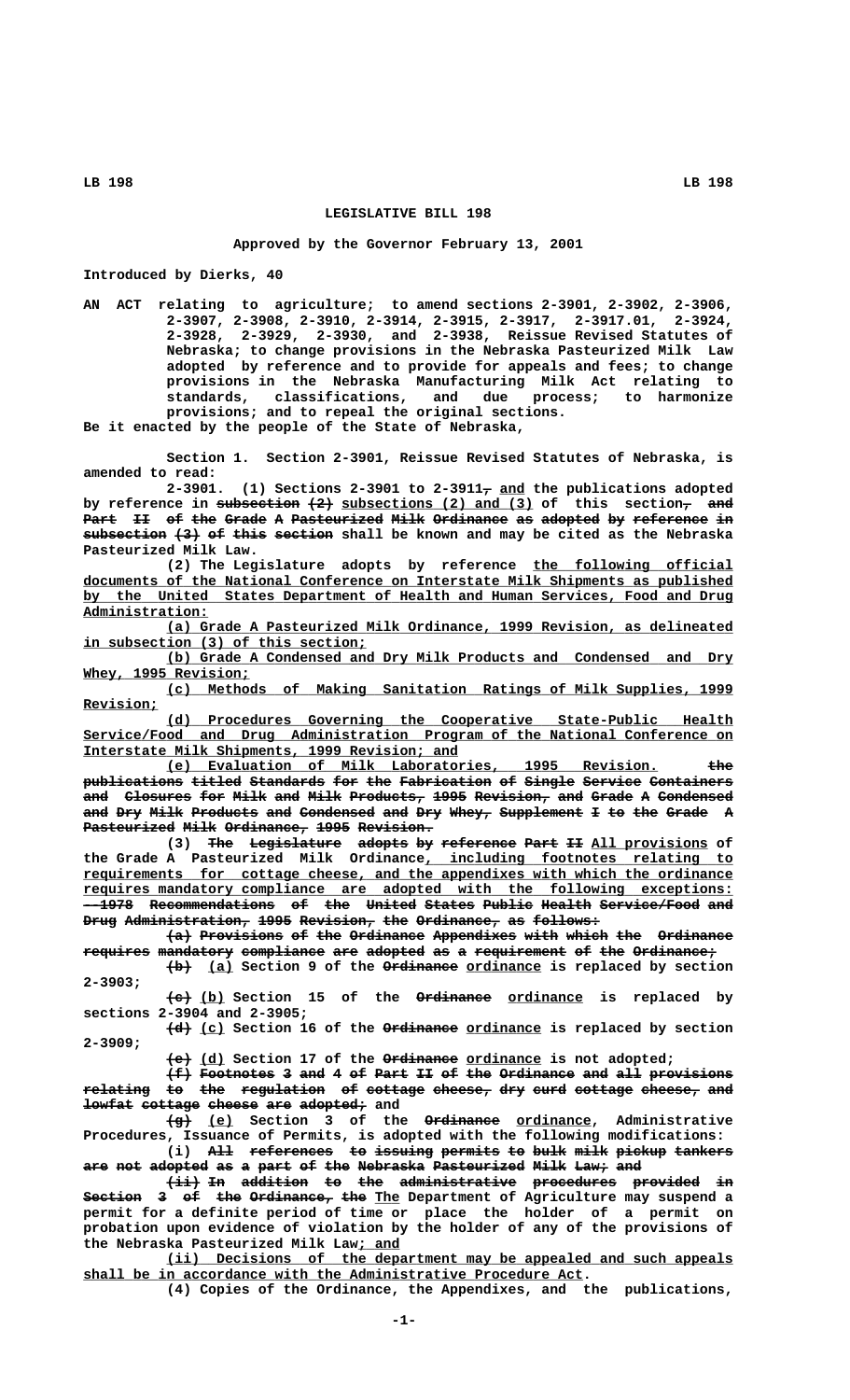**adopted by reference, shall be filed in the offices of the Secretary of State, Clerk of the Legislature, and Department of Agriculture.**

**Sec. 2. Section 2-3902, Reissue Revised Statutes of Nebraska, is amended to read:**

**2-3902. The Nebraska Pasteurized Milk Law shall be used for the regulation of: (1) The production, transportation, processing, handling, sampling, examination, grading, labeling, and sale of all milk and milk products, other than milk and milk products regulated under the Nebraska** Manufacturing Milk Act<sub>i</sub>  $\tau$  sold for ultimate consumption within the State of  **————————— Nebraska; (2) the inspection of dairy herds, dairy farms, milk plants, plants fabricating single-service articles, transfer stations, receiving stations, milk haulers, and milk distributors; and (3) the issuance, suspension, and revocation of permits.**

**Sec. 3. Section 2-3906, Reissue Revised Statutes of Nebraska, is amended to read:**

**2-3906. (1) As a condition precedent to the issuance of a permit issued pursuant to the Nebraska Pasteurized Milk Law, and on or before August 1 of each year thereafter, the following described permit fees shall be paid to the department:**

| Plant Fabricating Single-Service Articles  100.00                                                               |
|-----------------------------------------------------------------------------------------------------------------|
|                                                                                                                 |
|                                                                                                                 |
| Milk Tank Truck Cleaning Facility  50.00                                                                        |
|                                                                                                                 |
|                                                                                                                 |
|                                                                                                                 |
|                                                                                                                 |
| 1000 - 1000 - 1000 - 1000 - 1000 - 1000 - 1000 - 1000 - 1000 - 1000 - 1000 - 1000 - 1000 - 1000 - 1000 - 1000 - |

**(2) If the applicant is an individual, the application for a permit shall include the applicant's social security number.**

**(3) All raw milk produced on farms or pasteurized in plants holding permits issued under the Nebraska Pasteurized Milk Law shall be subject to the payment of inspection fees as prescribed in subsections (4) through (7) of this section. All fees shall be paid on or before the fifteenth of the month for milk produced or processed during the preceding month. Inspection fees for milk pasteurized outside of Nebraska shall be paid by the person shipping such raw milk outside the state. Inspection fees for milk pasteurized within Nebraska shall be paid by the plant pasteurizing such raw milk.**

**(4) The inspection fee on raw milk produced on a Grade A farm holding a permit issued under the Nebraska Pasteurized Milk Law and pasteurized at a Grade A plant holding a permit issued under such law shall be three cents per hundredweight of raw milk pasteurized.**

**(5) The inspection fee on raw milk produced on a Grade A farm holding a permit issued under the Nebraska Pasteurized Milk Law and pasteurized at a manufacturing milk plant shall be two and one-half cents per hundredweight of raw milk pasteurized in Nebraska, or per hundredweight of raw milk shipped from Nebraska, as appropriate.**

**(6) The inspection fee on raw milk produced on a Grade A farm holding a permit issued under the Nebraska Pasteurized Milk Law and pasteurized at a plant located outside of Nebraska shall be two and one-half cents per hundredweight of raw milk shipped from Nebraska.**

**(7) The inspection fee on raw milk produced on a Grade A farm not holding a permit issued under the Nebraska Pasteurized Milk Law and pasteurized at a Grade A plant holding a permit issued under such law shall be three-fourths of one cent per hundredweight of raw milk pasteurized.**

**(8) If any person required to have a permit pursuant to the Nebraska Pasteurized Milk Law has been operating prior to applying for a permit, an additional fee of one hundred dollars shall be paid upon application.**

**Sec. 4. Section 2-3907, Reissue Revised Statutes of Nebraska, is amended to read:**

2-3907. Whenever a regulatory agency shall find finds milk or milk **products being manufactured, processed, transported, distributed, offered for sale, or sold, in violation of the adulteration or misbranding provisions of** the ordinance Nebraska Pasteurized Milk Law, it shall have the authority to **issue and enforce a written or printed stop-sale, stop-use, or removal order** to the person in charge of such milk or milk product <u>only</u> if<sub>7</sub> <del>and only if,</del> the **issuance of such an order is necessary for the protection of the public health, safety, or welfare. Such an order shall specifically describe the nature of the violation found and the precise action necessary to bring the milk or milk products into compliance with the applicable provisions of the <del>ordinance</del> Nebraska Pasteurized Milk Law. Such an order shall clearly advise**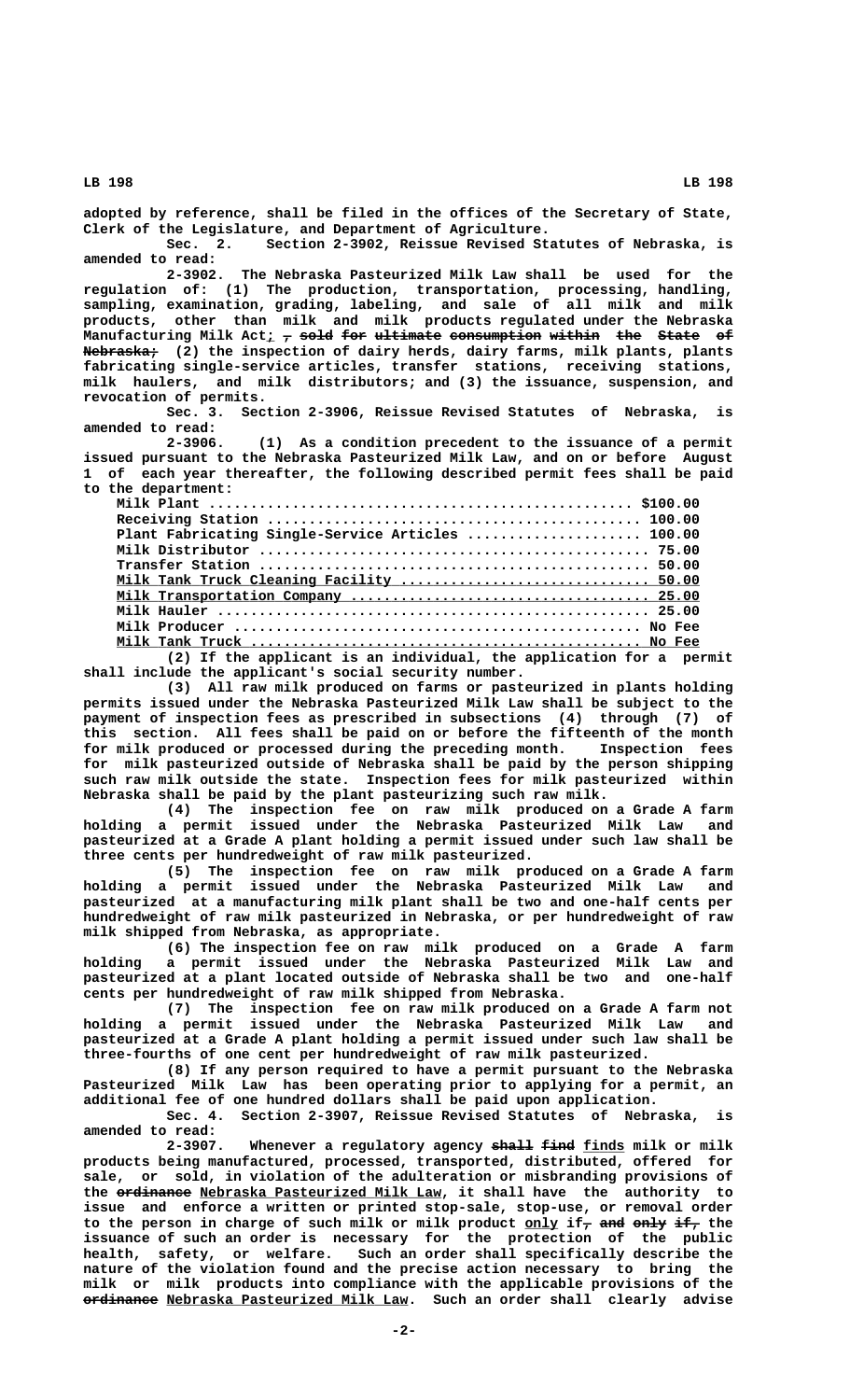**the person in charge of the milk or milk products that he or she may request an immediate hearing before the Director of Agriculture or his or her** designate designee on the matter. The issuance of orders under this section **shall be limited to instances in which no alternative course of action would sufficiently protect the public health, safety, or welfare.**

**Sec. 5. Section 2-3908, Reissue Revised Statutes of Nebraska, is amended to read:**

**2-3908. The Department of Agriculture may adopt and promulgate** reasonable rules and regulations to aid in the administration and enforcement  $\theta$  carry out the Nebraska Pasteurized Milk Law.

**Sec. 6. Section 2-3910, Reissue Revised Statutes of Nebraska, is amended to read:**

**2-3910. The Director of Agriculture shall make and publish the results of periodic surveys of milksheds to determine the degree of compliance with the sanitary requirements for the production, processing, handling, distribution, sampling, and hauling of milk and milk products as provided in the Nebraska Pasteurized Milk Law. The Director of Agriculture shall have the power to adopt and promulgate reasonable rules and regulations in accordance with the procedure defined in the Administrative Procedure Act for the interpretation and enforcement of this section. Such a survey or rating of a milkshed shall follow the procedures prescribed by the United States Department of Health and Human Services in its documents entitled Methods of Making Sanitation Ratings of Milk Supplies, 1999 Revision, and Procedures \_\_\_\_\_\_\_\_\_\_\_\_\_\_\_ Governing the Cooperative State-Public Health Service/Food and Drug** Administration Program for Certification of Interstate Milk Shippers, 1999<br>Revision. 7 <del>as such documents existed on January 1, 1997, copies of which</del>  $\tau$  as such documents existed on January 1, 1997, copies of which shall be kept on file in the offices of the Secretary of State, the Clerk of **the Legislature, and the Director of Agriculture. ——— ———————————— ——— ——— ———————— —— ————————————**

**Sec. 7. Section 2-3914, Reissue Revised Statutes of Nebraska, is amended to read:**

**2-3914. For purposes of the Nebraska Manufacturing Milk Act, unless the context otherwise requires:**

(1) 3-A sanitary standards shall mean means the standards for dairy **equipment formulated by the 3-A sanitary standards committees representing the** International Association of Milk, and Food and Environmental Sanitarians, the **United States Department of Health and Human Services, and the Dairy Industry** Committee and published by the International Association of Milk<sub>4</sub> and Food and  **\_\_\_\_\_\_\_\_\_\_\_\_\_ \_\_\_\_\_\_\_\_\_\_\_\_\_\_\_\_\_\_\_\_\_\_\_\_\_ Environmental Sanitarians in effect on July 1, 2001;**

(2) Acceptable milk shall mean means milk that qualifies under **sections 2-3915 to 2-3917.01 as to sight and odor and that is classified ————— \_\_\_\_\_\_\_ acceptable for somatic cells, bacterial count content, drug residues, and sediment content;**

> (3) Adulterated milk and dairy products shall mean means any milk or **dairy products in which one or more of the conditions described in section 402** of the Federal Food, Drug, and Cosmetic Act, as it exists on January 1, 1993  **\_\_\_\_\_\_\_\_\_\_\_\_ July 1, 2001, exist;**

> (4) C-I-P or cleaned-in-place shall mean means the procedure by **which sanitary pipelines or pieces of dairy equipment are mechanically cleaned in place by circulation;**

> (5) Dairy farm or farm shall mean means a place or premises where **one or more milking cows, goats, or sheep are kept and milk is produced and offered for sale to a plant for manufacturing purposes;**

> (6) Dairy plant, plant, or receiving station shall mean means any **place, premises, or establishment where milk or dairy products are received or handled for processing or manufacturing or prepared for distribution. When plant is used in connection with the production, transportation, grading, or** use of milk, it shall mean means any plant that handles or purchases milk for **manufacturing purposes, and when used in connection with minimum** specifications for plants or issuing of permits to plants, it shall mean means **only those plants that manufacture dairy products;**

> (7) Dairy products shall mean means products allowed to be made from **milk for manufacturing purposes and not required to be of Grade A quality;**

(8) Department shall mean means the Department of Agriculture;

(9) Director shall mean means the Director of Agriculture or his or **her duly authorized agent or designee;**

(10) Fieldman shall mean means an individual qualified and trained **in the sanitary methods of production and handling of milk as set forth in the Nebraska Manufacturing Milk Act and generally employed by a processing or manufacturing plant for the purpose of quality control work;**

(11) Hauler-sampler shall mean means an individual who collects and **samples milk from a dairy farm for delivery to a dairy plant, receiving station, or transfer station;**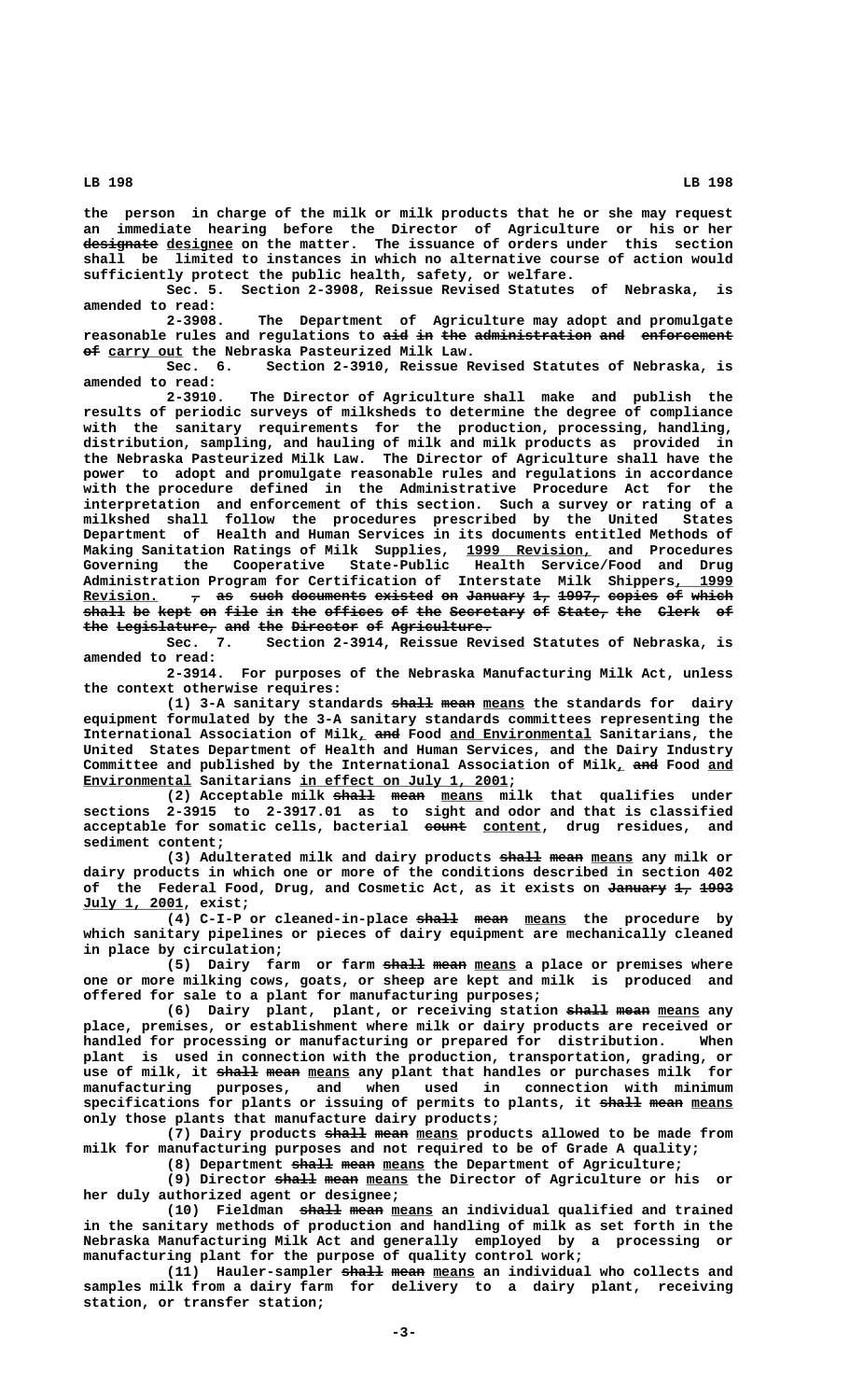(12) Inspector shall mean means an employee of the department who is **qualified and trained to perform inspections under the act;**

(13) Laboratory procedures shall mean means procedures found in: **(a) Standard Methods for the Examination of Dairy Products, sixteenth edition, a publication of the American Public Health Association; (b) Official Methods of Analysis, fifteenth edition, a publication of the AOAC International; (c) Pesticide Analytical Manual, second edition, a publication of the federal Environmental Protection Agency; (d) Bacteriological Analytical Manual, seventh edition, a publication of the federal Food and Drug Administration; and (e) other methods that have shown to be equally accurate, precise, and practical and which have been approved by the director;**

(14) Milk shall mean means the normal lacteal secretion, practically **free from colostrum, obtained by the complete milking of one or more healthy** cows, goats, or sheep. Milk <del>shall include</del> includes only milk for **manufacturing purposes. Cow milk, goat milk, sheep milk, or a combination thereof may be used to manufacture dairy products that are legally provided** for in 21 C.F.R., as it exists on <del>January</del>  $\frac{1}{4}$   $\frac{1993}{101}$   $\frac{101y}{1}$  2001, or for **nonstandardized products when properly labeled;**

(15) Milk for manufacturing purposes shall mean means milk produced **for processing and manufacturing into products not required by law to be of Grade A quality;**

(16) Milking facility <del>shall</del> mean means a milking barn, milking area, **or milking parlor in which the milking of dairy animals is performed;**

(17) Permit shall mean means a permit issued under the act by the  **director;**

(18) Person shall mean means an individual, plant operator, **partnership, limited liability company, corporation, company, firm, trustee, or association;**

(19) Probational milk shall mean means milk classified undergrade for somatic cells, bacterial <del>count</del> content, or sediment content that may be **accepted by plants for specific time periods;**

(20) Producer shall mean means the person or persons who exercise **control over the production of the milk delivered to a processing plant or receiving station for manufacturing purposes;**

**(21) Reject milk shall mean means milk that does not qualify under sections 2-3915 to 2-3917.01;**

(22) State-certified laboratory <del>shall mean</del> means a dairy industry **laboratory or commercial laboratory certified under the Grade A Interstate Milk Shippers Program or that has been certified by the department to perform official work for examination of milk for manufacturing purposes as required in the Nebraska Manufacturing Milk Act; and**

(23) Transfer station <del>shall</del> mean means any place, premises, or **establishment where milk for manufacturing purposes or manufactured milk products are transferred directly from one transport tank to another.**

**Sec. 8. Section 2-3915, Reissue Revised Statutes of Nebraska, is amended to read:**

**2-3915. The classification of raw milk for manufacturing purposes shall be based on sight and odor and quality control tests for somatic cells,** bacterial <del>count</del> content, sediment content, and drug residues. Classification **shall be either acceptable, probational, or reject.**

**Sec. 9. Section 2-3917, Reissue Revised Statutes of Nebraska, is amended to read:**

**2-3917. All dairy plants shall run the quality tests set out in** this section in a state-certified laboratory and<del>, except as provided in</del>  $\overline{\textbf{subdivision}}$  <del>(8)</del> of this section, report the results to the department upon **request. The test methods shall be those stated in laboratory procedures.**

(1) Milk shall be classified for bacterial counts as follows content by the standard plate count or plate loop count. Bacterial **count limits** of **individual producer milk shall not exceed five hundred thousand per**

 **milliliter. (2) Bacterial counts shall be run at least four times in six consecutive months at irregular intervals at times designated by the director on representative samples of each producer's milk. Whenever any two out of four consecutive bacterial counts exceed five hundred thousand per milliliter,** the producer shall be sent a written notice by the department. **shall be in effect so long as two of the last four consecutive samples exceed the limit of the standard set out in subdivision (1) of this section. A producer sample shall be taken between three and twenty-one days after the second excessive count. If that sample indicates an excessive bacterial count, the producer's milk shall be rejected until subsequent testing indicates a bacterial count of five hundred thousand per milliliter or less. (3) All dairy plants shall smell all raw milk received. Milk**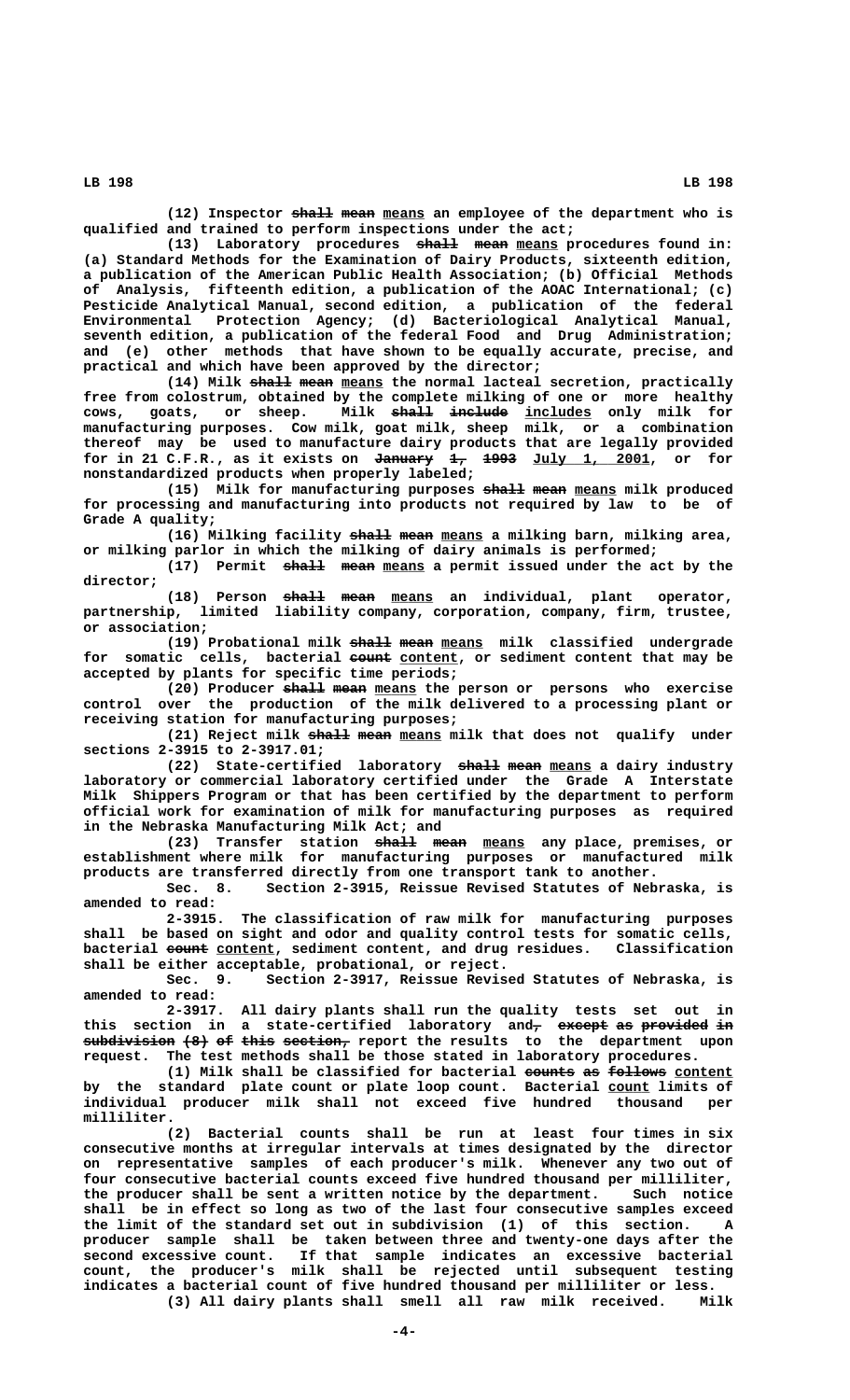**failing to meet the odor standards of section 2-3916 shall be rejected.**

**(4) Laboratory examinations for somatic cells shall be conducted at least four times in six consecutive months at irregular intervals at times designated by the director on representative samples of each producer's milk. Such examinations may begin with a screening test to determine whether the sample exceeds a Wisconsin Mastitis Test result of ten millimeters or higher.**

**(5) If a sample exceeds the screening test results set out in subdivision (4) of this section or if no screening test is run, either of the following tests shall be used to obtain an official result:**

**(a) Direct microscopic somatic cell count or equivalent; or**

**(b) Electronic somatic cell-counting procedure.**

**Whenever an official result indicates a somatic cell count of more than seven hundred fifty thousand somatic cells per milliliter for cow milk or sheep milk or one million per milliliter for goat milk, the procedure set out under subdivision (6) of this section shall be applied.**

**(6)** Somatic cell counts of individual producer milk for cow milk and sheep milk shall not exceed seven hundred fifty thousand per milliliter and for goat milk shall not exceed one million per milliliter. The following  **\_\_\_\_\_\_\_\_\_\_\_\_\_\_\_\_\_\_\_\_\_\_\_\_\_\_\_\_\_\_\_\_\_\_\_\_\_\_\_\_\_\_\_\_\_\_\_\_\_\_\_\_\_\_\_\_\_\_\_\_\_\_\_\_\_\_\_\_\_\_\_\_\_\_\_\_\_\_ somatic cell standards shall apply to individual manufacturing milk producers: \_\_\_\_\_\_\_\_\_\_\_\_\_\_\_\_\_\_\_\_\_\_\_\_\_\_\_\_\_\_\_\_\_\_\_\_\_\_\_\_\_\_\_\_\_\_\_\_\_\_\_\_\_\_\_\_\_\_\_\_\_\_\_\_\_\_\_\_\_\_\_\_\_\_\_\_\_\_ Cow and sheep milk shall not exceed seven hundred fifty thousand somatic cells \_\_\_\_\_\_\_\_\_\_\_\_\_\_\_\_\_\_\_\_\_\_\_\_\_\_\_\_\_\_\_\_\_\_\_\_\_\_\_\_\_\_\_\_\_\_\_\_\_\_\_\_\_\_\_\_\_\_\_\_\_\_\_\_\_\_\_\_\_\_\_\_\_\_\_\_\_\_ per milliliter, and goat milk shall not exceed one million somatic cells per \_\_\_\_\_\_\_\_\_\_\_ milliliter. Whenever any two out of four consecutive somatic cell counts** exceed the  $\frac{1+n+i}{1}$  standard, the producer shall be sent a written notice by the **department. Such notice shall be in effect so long as two of the last four \_\_\_\_\_\_\_\_\_\_\_\_\_\_\_\_\_ consecutive samples exceed the limit of the standard set out in this subdivision. A producer sample shall be taken between three and twenty-one days after the second excessive count. Whenever three out of five consecutive** samples are in excess of the  $\frac{1 \text{ i} m + 1}{2}$  standard, the producer's milk shall be **rejected until subsequent testing indicates a somatic cell count equal to or** less than the applicable limit of somatic cells per milliliter standard. For **three weeks after the acceptable count is obtained, the producer's milk shall be tested at least once a week but no more than twice a week. Testing at this frequency shall continue until three consecutive acceptable counts are obtained, after which testing may return to the routine frequency prescribed in subdivision (4) of this section.**

**(7) Milk from cows, goats, or sheep infected with mastitis, milk containing drug residues, or milk containing pesticides or other chemical residues in excess of the established limits shall not be sold or offered for sale for human food. Cows, goats, or sheep that secrete abnormal milk shall be milked last or with separate equipment. This milk shall be excluded from the supply. Milk from cows, goats, or sheep treated with drugs shall be excluded for such period of time as is necessary to have the milk free from drug residues.**

**(8) Each producer's milk shall be tested by the plant at least four times each six months at irregular intervals at times designated by the director for drug residues. Load samples may be tested in lieu of individual producer samples if all the producer samples are available to identify the responsible producer in case of positive results. Milk found to contain drug residues shall be handled as prescribed in subdivision (7) of this section. State-certified laboratories shall immediately notify the department of drug** residues. When a producer's milk shows positive results, such producer shall immediately be cut off from all markets. The producer shall not be reinstated **until subsequent testing shows the producer's milk to be free of drug ————— —————————— ——————— ————— ——— —————————— ———— —— —— ———— —— ———** residues. Dairy plants shall not use any milk or dairy products known to contain unacceptable levels of drug residues for the manufacture of milk or dairy products for human consumption.

**(9)(a) The industry shall test all bulk milk pickup tankers for beta** lactam drug residues. Additionally, other drug residues shall may be screened for by employing a random sampling program on bulk milk pickup tankers. The random sampling program shall represent and include, in any consecutive six  $\text{months}$  at least four samples collected in at least four separate months. **Samples collected under the random sampling program shall be analyzed as specified by the federal Food and Drug Administration. All loads of milk testing positive for drug residue shall be immediately reported to the department. Bulk loads of milk shall be sampled prior to commingling and tested prior to processing of the milk. Whenever a load of milk shows a positive test, individual producer samples shall be individually tested to determine the farm of origin. The samples shall be tested as directed by the department. Accurate records of the results of the milk quality and drug residue test for each producer shall be kept on file at the plant for a period of not less than twelve months. The records shall be available for examination by the department.**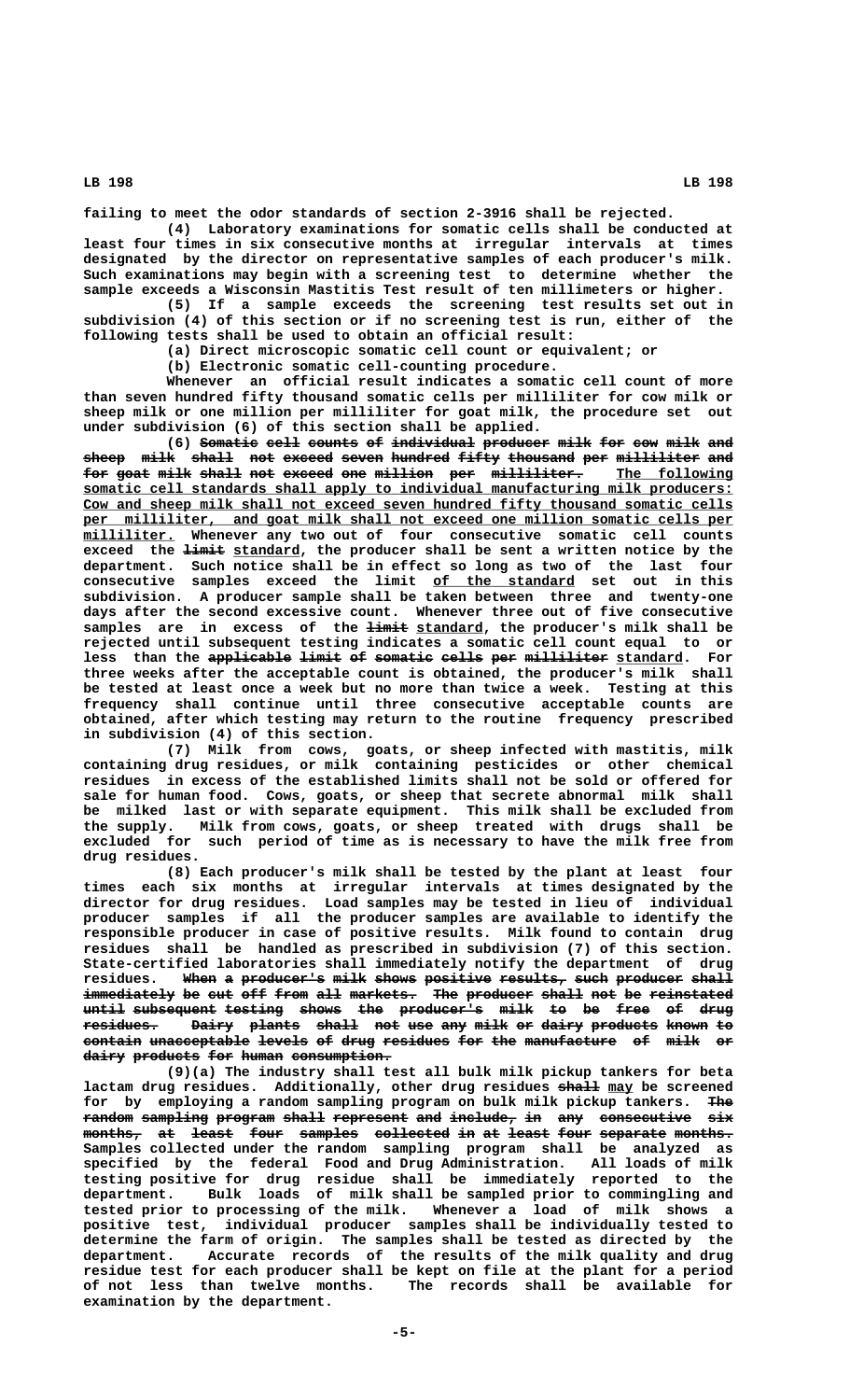**\_\_\_\_\_\_\_\_\_\_\_\_\_\_\_\_\_\_\_\_\_\_\_\_\_\_\_\_\_\_\_\_\_\_\_\_\_\_\_\_\_\_\_\_\_\_\_\_\_\_\_\_\_\_\_\_\_\_\_\_\_\_\_ (b) When a producer's milk sample is found to be positive for drug \_\_\_\_\_\_\_\_\_\_\_\_\_\_\_\_\_\_\_\_\_\_\_\_\_\_\_\_\_\_\_\_\_\_\_\_\_\_\_\_\_\_\_\_\_\_\_\_\_\_\_\_\_\_\_\_\_\_\_\_\_\_\_\_\_\_\_\_\_\_\_\_\_\_\_\_\_\_ residue, the department shall immediately suspend the permit of the producer.** The producer's permit may be reinstated when a sample taken from the  **\_\_\_\_\_\_\_\_\_\_\_\_\_\_\_\_\_\_\_\_\_\_\_\_\_\_\_\_\_\_\_\_\_\_\_\_\_\_\_\_\_\_\_\_\_\_\_\_\_\_\_\_\_\_\_\_\_\_\_\_\_\_\_\_\_\_\_\_\_\_\_\_\_\_\_\_\_\_ producer's milk is no longer positive for drug residue. All tests for EXECUTE: EXECUTE: EXECUTE: SUSPENSION and reinstatement shall be done in a certified laboratory using certified methods and certified analysts. For a third occurrence of a**  $certified$  methods and certified analysts.</u> positive drug residue in a twelve-month period, the director shall initiate **administrative procedures to revoke the producer's permit. When a load of \_\_\_\_\_\_\_\_\_\_\_\_\_\_\_\_\_\_\_\_\_\_\_\_\_\_\_\_\_\_\_\_\_\_\_\_\_\_\_\_\_\_\_\_\_\_\_\_\_\_\_\_\_\_\_\_\_\_\_\_\_ ———— — ———— ——**  $\begin{array}{llll} \text{milk is positive for drug residue, the department shall immediately suspended} \end{array}$ **the permit of the responsible producer for a minimum of two days or the ——— —————— —— ——— ——————————— ———————— ——— — ——————— —— ——— ———— —— —— equivalent penalty as determined by the director. On the second occurrence of —————————— ——————— —— —————————— —— ——— ————————— —— ——— —————— —————————— —**  $violetive$  drug residue in a twelve-month period, the producer's permit shall be suspended for a minimum of four days or equivalent penalties as determined by the director. For a third occurrence of violative drug residue in a twelve-month period, the suspension of the permit shall be the same as the  $\boldsymbol{\text{second}}$  occurrence and the director shall initiate administrative procedures pursuant to revocation of the producer's permit.

 **\_\_\_\_\_\_\_\_\_\_\_\_\_\_\_\_\_\_\_\_\_\_\_\_\_\_\_\_\_\_\_\_\_\_\_\_\_\_\_\_\_\_\_\_\_\_\_\_\_\_\_\_\_\_\_\_\_\_\_\_\_\_\_ (c) Whenever a load of milk is positive for drug residue, it shall \_\_\_\_\_\_\_\_\_\_\_\_\_\_\_\_\_\_\_\_\_\_\_\_\_\_\_\_\_\_\_\_\_\_\_\_\_\_\_\_\_\_\_\_\_\_\_\_\_\_\_\_\_\_\_\_\_\_\_\_\_\_\_\_\_\_\_\_\_\_\_\_\_\_\_\_\_\_ be deemed adulterated and shall not be used for human consumption. The \_\_\_\_\_\_\_\_\_\_\_\_\_\_\_\_\_\_\_\_\_\_\_\_\_\_\_\_\_\_\_\_\_\_\_\_\_\_\_\_\_\_\_\_\_\_\_\_\_\_\_\_\_\_\_\_\_\_\_\_\_\_\_\_\_\_\_\_\_\_\_\_\_\_\_\_\_\_ responsible producer shall be liable for the value of the adulterated milk \_\_\_\_\_\_\_\_\_\_\_\_\_\_\_\_\_\_\_\_\_\_\_\_\_\_\_\_\_\_\_\_\_\_\_\_\_\_\_\_\_\_\_\_\_\_\_\_\_\_\_\_\_\_\_\_\_\_\_\_\_\_\_\_\_\_\_\_\_\_\_\_\_\_\_\_\_\_ plus any cost associated with its disposal. The department may accept \_\_\_\_\_\_\_\_\_\_\_\_\_\_\_\_\_\_\_\_\_\_\_\_\_\_\_\_\_\_\_\_\_\_\_\_\_\_\_\_\_\_\_\_\_\_\_\_\_\_\_\_\_\_\_\_\_\_\_\_\_\_\_\_\_\_\_\_\_\_\_\_\_\_\_\_\_\_ certification from the milk purchaser as verification that the producer was assessed the penalty. When a load of milk is negative and there is a producer \_\_\_\_\_\_\_\_\_\_\_\_\_\_\_\_\_\_\_\_\_ ———— — ———— —— ———— —— ———————— ——— ————— —— — ———————** whose milk is positive on the load, the director shall be advised and the producer's permit suspended until such time as subsequent testing reveals an acceptable result. The director may waive the two-day or four-day penalty when the load of milk is negative, but it shall count on the producer record as either a first, second, or third occurrence, and the reinstatement procedure shall be as described in subdivision (d) of this subdivision.

> (d) The permit may be restored to a temporary permit status after the penalty when a sample is taken from the producer's milk and the farm bulk tank is no longer positive for drug residues. In no event shall the permit of the violative producer be reinstated by the director until the responsible producer and a <del>licensed veterinarian</del> have signed a quality assurance certificate for display in the milkhouse or milkroom which states that the **Milk and Dairy Beef Residue Prevention Protocol is in place and is being** implemented for the dairy herd from which the adulterated milk containing the **violative drug residue was shipped.**

> **——— (e) The department shall monitor industry surveillance activities by making unannounced onsite inspections to collect samples from bulk milk pickup tankers and to review industry records of the random sampling program.**

> $\{\text{f}\}\$  (e) The department shall perform routine sampling and testing **for drug residues.**

> **(10) Each producer's milk shall be tested by the department at least once a year for residues of pesticides or other harmful chemicals. Milk found to contain excessive residues of such substances shall be handled as prescribed in subdivision (7) of this section.**

> **Sec. 10. Section 2-3917.01, Reissue Revised Statutes of Nebraska, is amended to read:**

> **2-3917.01. (1) Milk shall be classified for sediment content, regardless of the results of the appearance and odor examination described in section 2-3916, according to sediment standards as follows:**

> **(a) No. 1: Acceptable, not to exceed fifty-hundredths milligrams or**

its equivalent;<br>(b) No. 2: **(b) No. 2: Acceptable, not to exceed one and fifty-hundredths milligrams or its equivalent;**

**(c) No. 3: Probational, not over ten days, not to exceed two and fifty-hundredths milligrams or its equivalent; and**

**(d) No. 4: Reject, over two and fifty-hundredths milligrams or its equivalent.**

**(2) Methods for determining the sediment content of the milk of individual producers shall be the methods described in the laboratory procedures. Sediment content shall be based on comparison with applicable charts of subpart T, sections 58.2728 to 58.2732 of the United States Sediment Standards for Milk and Milk Products, 7 C.F.R. 58, as such standards exist on ———— \_\_\_\_ July 1, 1993 2001.**

**(3) Sediment testing shall be performed at least four times every six months at irregular intervals as designated by the director.**

**(4) If the sediment disc is classified as No. 1, No. 2, or No. 3, the producer's milk may be accepted. If the sediment disc is classified as No. 4, the milk shall be rejected. A producer's milk that is classified as No. 3 may be accepted for a period not to exceed ten calendar days. If at the**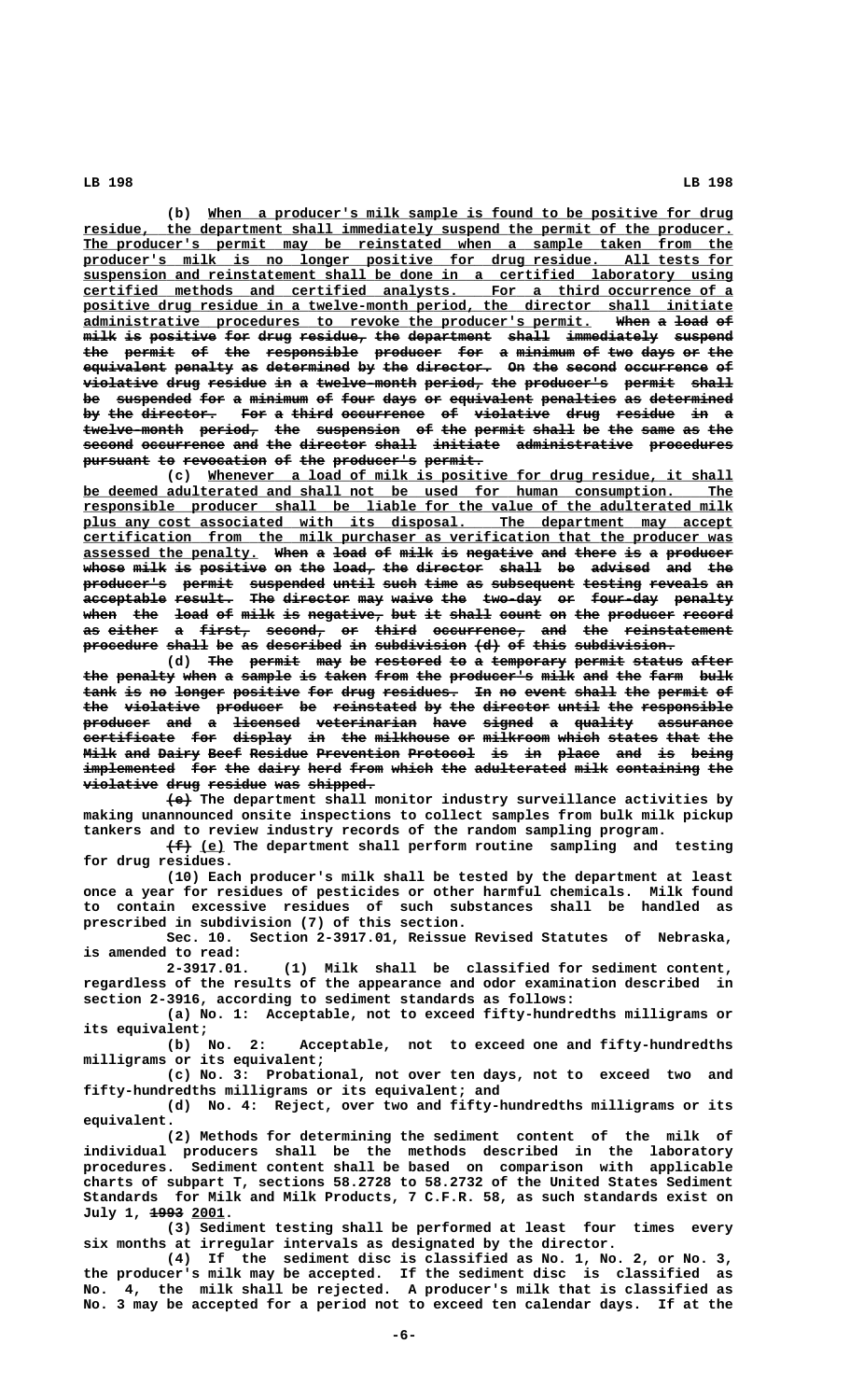**end of ten days the producer's milk does not meet acceptable sediment classification No. 1 or No. 2, it shall be rejected from the market. If the sediment disc is classified as No. 4, the milk shall be rejected and no further shipments accepted unless the milk meets the requirements of No. 3 or better.**

**Sec. 11. Section 2-3924, Reissue Revised Statutes of Nebraska, is amended to read:**

**2-3924. Utensils, milk cans, milking machines, including pipeline systems, and other equipment used in the handling of milk shall be maintained in good condition, shall be free from rust, open seams, milkstone, or any unsanitary condition, and shall be washed, rinsed, and drained after each milking, stored in suitable facilities, and sanitized immediately before use. New or replacement can lids shall be umbrella type. All new utensils, new** farm bulk tanks, and equipment shall meet 3-A sanitary standards in effect on **July 1, 1993, and comply with applicable rules and regulations of the ———— —— ———— department.**

**Sec. 12. Section 2-3928, Reissue Revised Statutes of Nebraska, is amended to read:**

2-3928. (1) At the dairy plant and the receiving station, **shall be an ample supply of both hot and cold water of safe and sanitary quality with adequate facilities for its proper distribution throughout the plant and protected against contamination. Water from other facilities, when officially approved, may be used for boiler feed water and condenser water so long as such water lines are completely separated from the water lines carrying the sanitary water supply and the equipment is so constructed and controlled as to preclude contamination of product contact surfaces. There shall be no cross-connection between potable water lines and nonpotable water lines or between public and private water supplies. Bacteriological examinations shall be made of the plant's sanitary water supply which shall include water extracted from milk and cooling water taken at the plant at least twice each year. The results of all water tests shall be kept on file at the plant for which the test was performed.**

**(2) The location, construction, and operation of any well shall comply with rules and regulations of the Department of Health and Human Services Regulation and Licensure.**

**(3) Drinking water facilities of a sanitary type shall be provided in the plant and should be conveniently located.**

(4) Convenient <del>hand-washing</del> <u>handwashing</u> facilities shall be **provided, including hot and cold running water, soap or other detergents, and sanitary single-service towels or air driers. Such accommodations shall be located in or adjacent to toilet and dressing rooms and also at such other places in the plant as may be essential to the cleanliness of all personnel handling products. Vats for washing equipment or utensils shall not be used** as hand washing handwashing facilities. Containers shall be provided for used **towels and other wastes. The containers may be metal or plastic, may be disposable or reusable, and shall have self-closing covers.**

**(5) Steam shall be supplied in sufficient volume and pressure for satisfactory operation of each applicable piece of equipment. Culinary steam used in direct contact with milk or dairy products shall be free from harmful substances or extraneous material and only those boiler water additives approved by the department shall be used, or a secondary steam generator shall be used, in which soft water is converted to steam and no boiler compounds are used. Steam traps, strainers, and condensate traps shall be used wherever applicable to insure a satisfactory and safe steam supply. Culinary steam** shall comply with the <del>recommended practices for</del> Producing Culinary Steam for Processing Milk and Milk Products as published by the National Association of Food and Dairy Equipment Manufacturers on July 1, 1993 3-A Accepted Practices  **\_\_\_\_\_\_\_\_\_\_\_\_\_\_\_\_\_\_\_\_\_\_\_\_\_\_\_\_\_\_\_\_\_\_\_\_\_\_\_\_\_\_\_\_\_\_\_\_\_\_\_ for a Method of Producing Steam of Culinary Quality.**

**(6) The method for supplying air under pressure which comes in contact with milk or dairy products or any product contact surfaces shall** comply with the 3-A Accepted Practices for Supplying Air Under Pressure.  $\frac{1}{2}$ **effect July 1, 1993. —————— ———— —— —————**

**(7) Dairy wastes shall be properly disposed of from the plant and premises. The sewer system shall have sufficient slope and capacity to readily remove all waste from the various processing operations. Where a public sewer is not available, all wastes shall be properly disposed of so as not to contaminate milk equipment or to create a nuisance or public health hazard. Containers used for the collection and holding of wastes shall be constructed of metal, plastic, or other equally impervious material and kept covered with tight-fitting lids. Waste shall be stored in an area or room in a manner to protect it from flies and vermin. Solid wastes shall be disposed of regularly and the containers cleaned before reuse. Accumulation of dry**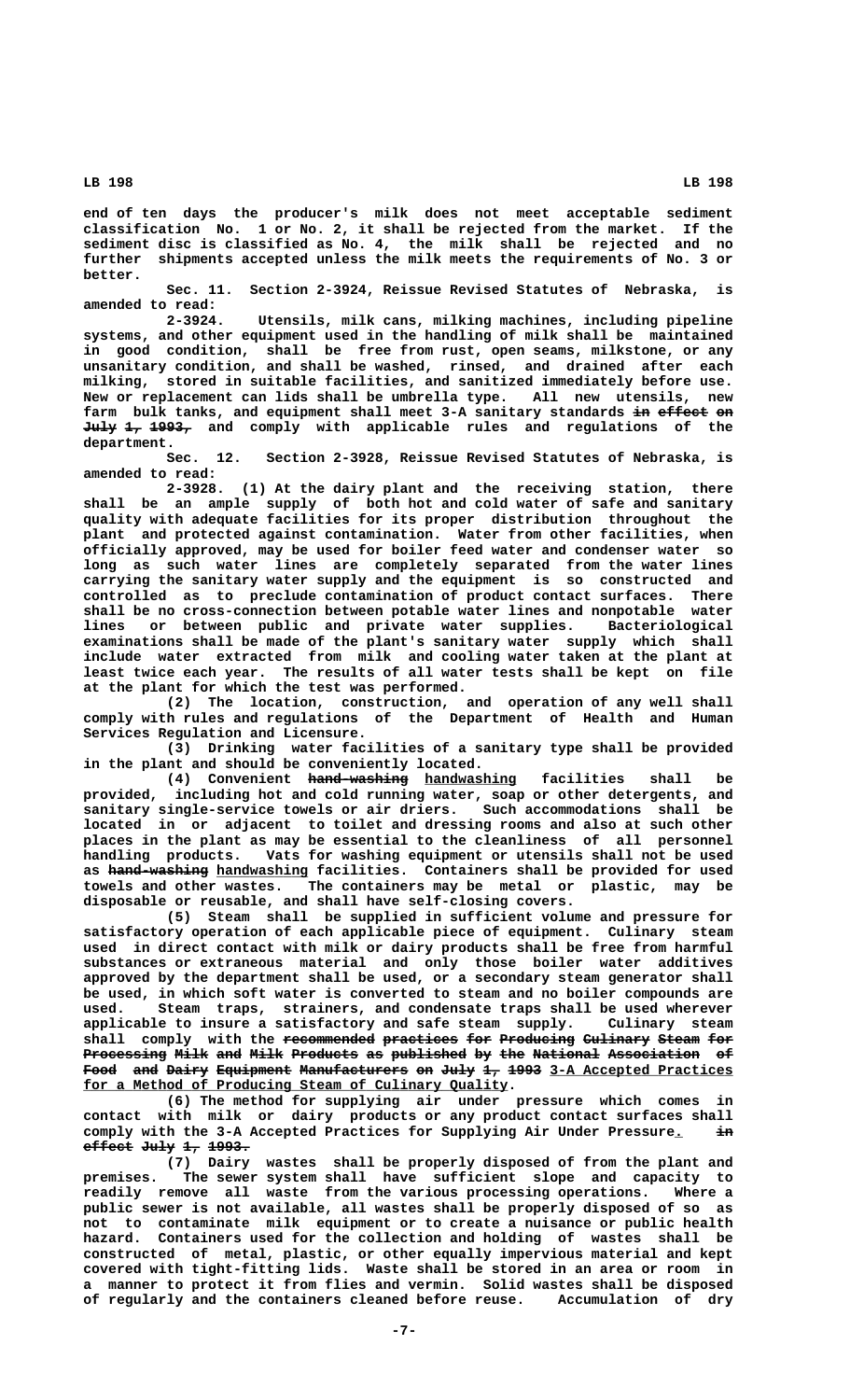**wastepaper and cardboard shall be kept to a minimum and disposed of in a manner that is environmentally acceptable.**

**Sec. 13. Section 2-3929, Reissue Revised Statutes of Nebraska, is amended to read:**

**2-3929. (1) Dairy plant equipment and utensils used for the processing of milk and manufacture of dairy products shall be constructed to be readily demountable when necessary for cleaning and sanitizing. The product contact surfaces of all utensils and equipment such as holding tanks, pasteurizers, coolers, vats, agitators, pumps, sanitary piping and fittings, or any specialized equipment shall be constructed of stainless steel, or other materials which under conditions of intended use are as equally corrosion resistant. Nonmetallic parts other than glass having product contact surfaces shall comply with 3-A Sanitary Standards for Plastic or Rubber and Rubber-Like** Materials<sub>1</sub> in effect July 1, 1993. Equipment and utensils used for cleaning **shall be in an acceptable condition, such as not rusty, pitted, or corroded. All equipment and piping shall be designed and installed so as to be easily accessible for cleaning and shall be kept in good repair, free from cracks and corroded surfaces. New or rearranged equipment shall be set away from any wall or spaced in such a manner as to facilitate proper cleaning and to maintain good housekeeping. All parts or interior surfaces of equipment, pipes, except certain piping cleaned-in-place, or fittings, including valves and connections, shall be accessible for inspection. Milk and dairy product pumps shall be of a sanitary type and easily dismantled for cleaning or shall be of specially approved construction to allow effective cleaning in place. All C-I-P systems shall comply with the 3-A Accepted Practices for Permanently** Installed Sanitary Product, Pipelines, and Cleaning Systems. in effect July  **1, 1993. —— —————**

**(2) Storage tanks or vats shall be fully enclosed or tightly covered and well insulated. The entire interior surface, agitator, and all appurtenances shall be accessible for thorough cleaning and inspection. Any opening at the top of the tank or vat including the entrance of the shaft shall be suitably protected against the entrance of dust, moisture, insects, oil, or grease. The sight glasses, if used, shall be sound, clear, and in good repair. Vats which have hinged covers shall be easily cleaned and shall be so designed that moisture or dust on the surface cannot enter the vat when the covers are raised. If the storage tanks or vats are equipped with air agitation, the system shall be of an approved type and properly installed in accordance with the 3-A Accepted Practices for Supplying Air Under Pressure.\_ in effect July 1, 1993. Storage tanks or vats intended to hold product for —— —————— ———— —— ———— longer than approximately eight hours shall be equipped with adequate insulation. New or replacement storage tanks or vats shall comply with the appropriate 3-A Sanitary Standards for Storage Tanks for Milk and Milk** Products in effect July 1, 1993, and shall be equipped with thermometers in **good operating order.**

**(3) All product contact surfaces of separators shall be free from rust and pits and insofar as practicable shall be of stainless steel or other equally noncorrosive metals.**

**(4) Coil and dome type batch pasteurizers shall be stainless steel lined, and if the coil is not stainless steel or other equally noncorrosive metal, it shall be properly tinned over the entire surface. Sanitary seal assemblies at the shaft end of coil vats shall be of the removable type, except that existing equipment not provided with this type gland will be acceptable if the packing glands are maintained and operated without adverse effects. New or replacement units shall be provided with removable packing glands. Dome type pasteurizer agitators shall be stainless steel, except that any nonmetallic parts shall comply with 3-A Sanitary Standards for Plastic or** Rubber and Rubber-Like Materials<sub>*L*</sub> in effect July 1, 1993, as applicable. Each **pasteurizer used for heating product at a temperature of five degrees Fahrenheit or more above the minimum pasteurization temperature need not have the airspace heater. It shall be equipped with an airspace thermometer to insure a temperature at least five degrees Fahrenheit above that required for pasteurization of the product. There shall be adequate means of controlling** the temperature of the heating medium. **temperature indicating and recording devices.**

**(5) When pasteurization is intended or required, the entire pasteurization system shall comply with the 3-A Accepted Practices for the Sanitary Construction, Installation, Testing, and Operation of High** Temperature Short Time Pasteurizers<u>. i<del>n</del> e<del>ffect July 1, 1993.</del> After the unit</u> has been tested according to the 3-A accepted practices<sub>1</sub> in effect July 1, 1993, the timing pump or device and the recorder controller shall be sealed at **the correct setting to assure pasteurization. The system shall be rechecked semiannually to assure continued compliance with the 3-A accepted practices.\_**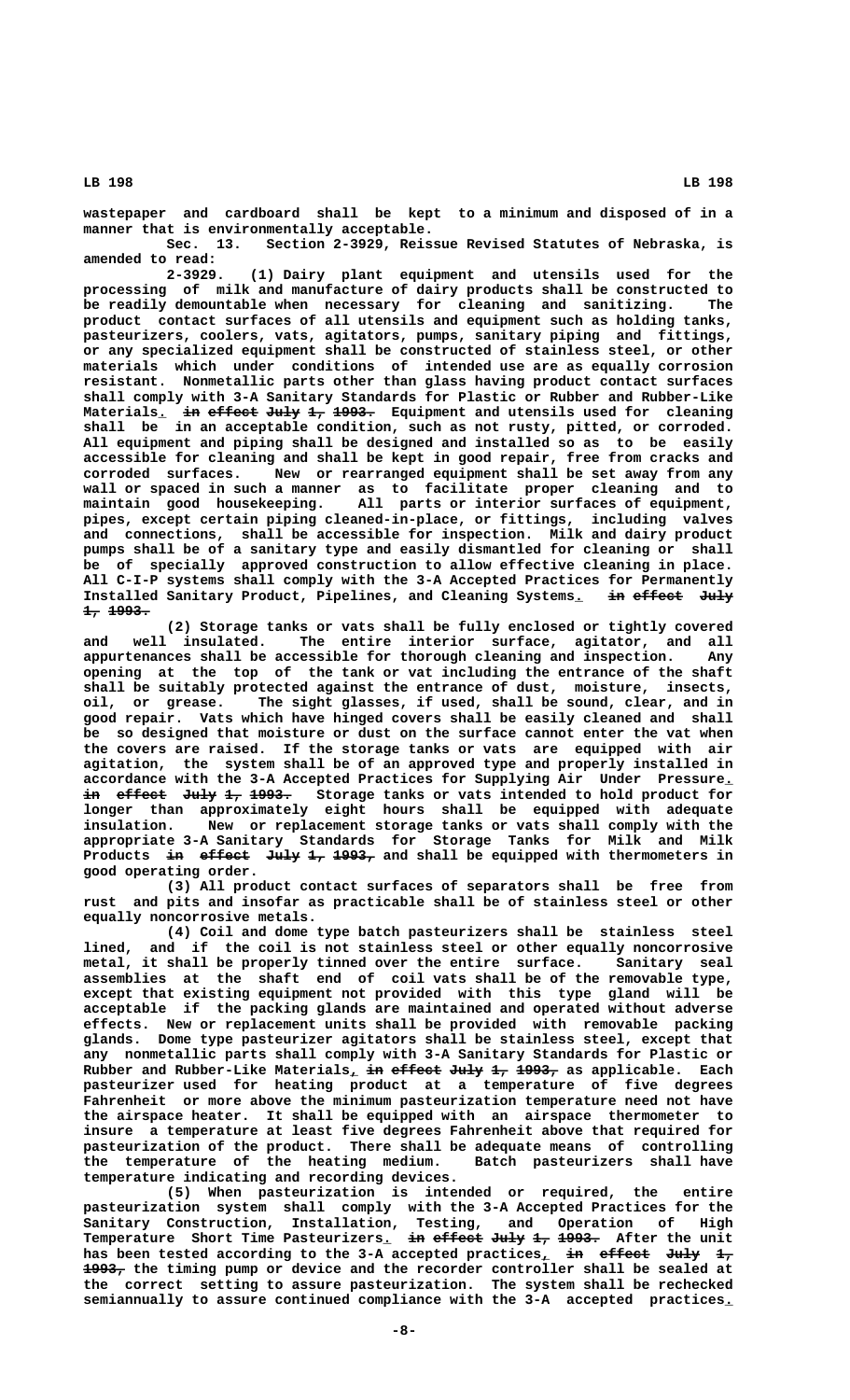in effect July 1, 1993. Sealing and rechecking of the unit shall be performed **by the department. When direct steam pasteurizers are used, the steam, prior to entering the product, shall be conducted through a steam strainer and a steam purifier equipped with a steam trap and only steam meeting the requirements for culinary steam shall be used.**

**(6) Recorder charts shall be marked to show date and plant identification, reading of the indicating thermometer at a particular referenced reading point on the recording chart, amount and name of product, product temperature at which the cut in and cut out function, record of the period in which flow diversion valve is in forward-flow position, signature or initials of operators, and number of the chart for the day.**

**(7) Pumps used for milk and dairy products shall be of the sanitary type and constructed to comply with 3-A Sanitary Standards for Pumps for Milk and Milk Products. in effect July 1, 1993. Unless pumps are specifically \_ —— —————— ———— —— ———— designed for effective cleaning-in-place they shall be disassembled and thoroughly cleaned after use.**

**(8) New equipment and replacements, including all plastic parts and rubber and rubber-like material for parts and gaskets having product contact** surfaces, shall comply with 3-A sanitary standards. in effect July 1, 1993. **If 3-A sanitary standards are not available, such equipment and replacements shall meet the general requirements of this section. Only material that is sanitary, readily cleanable, and nontoxic shall be used for product contact surfaces, parts, and gaskets.**

**Sec. 14. Section 2-3930, Reissue Revised Statutes of Nebraska, is amended to read:**

**2-3930. (1) It shall be unlawful for any person to engage in** business as a milk producer, hauler-sampler, dairy plant, <del>cream station,</del> or **transfer station unless such person fully complies with the permit requirements set forth in subsections (2) through (5) of this section.**

**(2) Except as provided in subsection (5) of this section, all persons engaged in a business listed under subsection (1) of this section must obtain an annual permit from the department, which permit shall expire on July 31 of the year following issuance. Permits shall be issued only following an inspection revealing that the applicant is in compliance with the Nebraska Manufacturing Milk Act. Applicants for a permit shall submit a written application to the department on forms prescribed by the department and shall pay the annual permit fees set forth in subsection (3) of this section.**

| (3) The department shall charge the following permit fees:                                                                                                                                                                     |
|--------------------------------------------------------------------------------------------------------------------------------------------------------------------------------------------------------------------------------|
|                                                                                                                                                                                                                                |
|                                                                                                                                                                                                                                |
|                                                                                                                                                                                                                                |
|                                                                                                                                                                                                                                |
|                                                                                                                                                                                                                                |
|                                                                                                                                                                                                                                |
| and the second second the second contract of the second contract of the company of the second second second second second second second second second second second second second second second second second second second se |

**(4) All permit fees paid to the department in accordance with the Nebraska Manufacturing Milk Act shall be paid to the state treasury and shall be credited by the State Treasurer to the Manufacturing Milk Cash Fund, which fund is hereby created. All fees credited to the fund shall be appropriated to the uses of the department to aid in defraying the expenses of administering such act. Any money in the fund available for investment shall be invested by the state investment officer pursuant to the Nebraska Capital Expansion Act and the Nebraska State Funds Investment Act.**

**(5) A person with a milk hauler permit issued under the Nebraska \_\_\_\_\_\_ Pasteurized Milk Law shall not be required to have a permit or to pay fees as a hauler-sampler under this section. However, such person shall meet all requirements set forth in the Nebraska Pasteurized Milk Law for the hauling and sampling of milk for manufacturing purposes, and his or her permit issued under the Nebraska Pasteurized Milk Law shall be deemed valid as a** manufacturing milk hauler-sampler permit. **suspending or revoking such permit shall be conducted pursuant to the Nebraska Pasteurized Milk Law. A person who is pursuing the normal duties of a hauler-sampler after July 1, 1993, without applying for a permit shall be ————— ———— —— ———— assessed an additional one-hundred-dollar fee for the permit.**

**(6) The thirty-five-dollar fee for producer permits shall be paid for by the dairy plant purchasing the producer's milk. The fee shall be paid prior to the issuance of new permits and before milk may be accepted by the dairy plant. The dairy plant shall pay the renewal fee of thirty-five dollars as provided in this section.**

**(7) The department may impose a penalty in addition to the permit fees due for any such fees that are more than one month delinquent. Such penalty may not exceed ten percent of the total fee for each month or portion of a month of delinquency.**